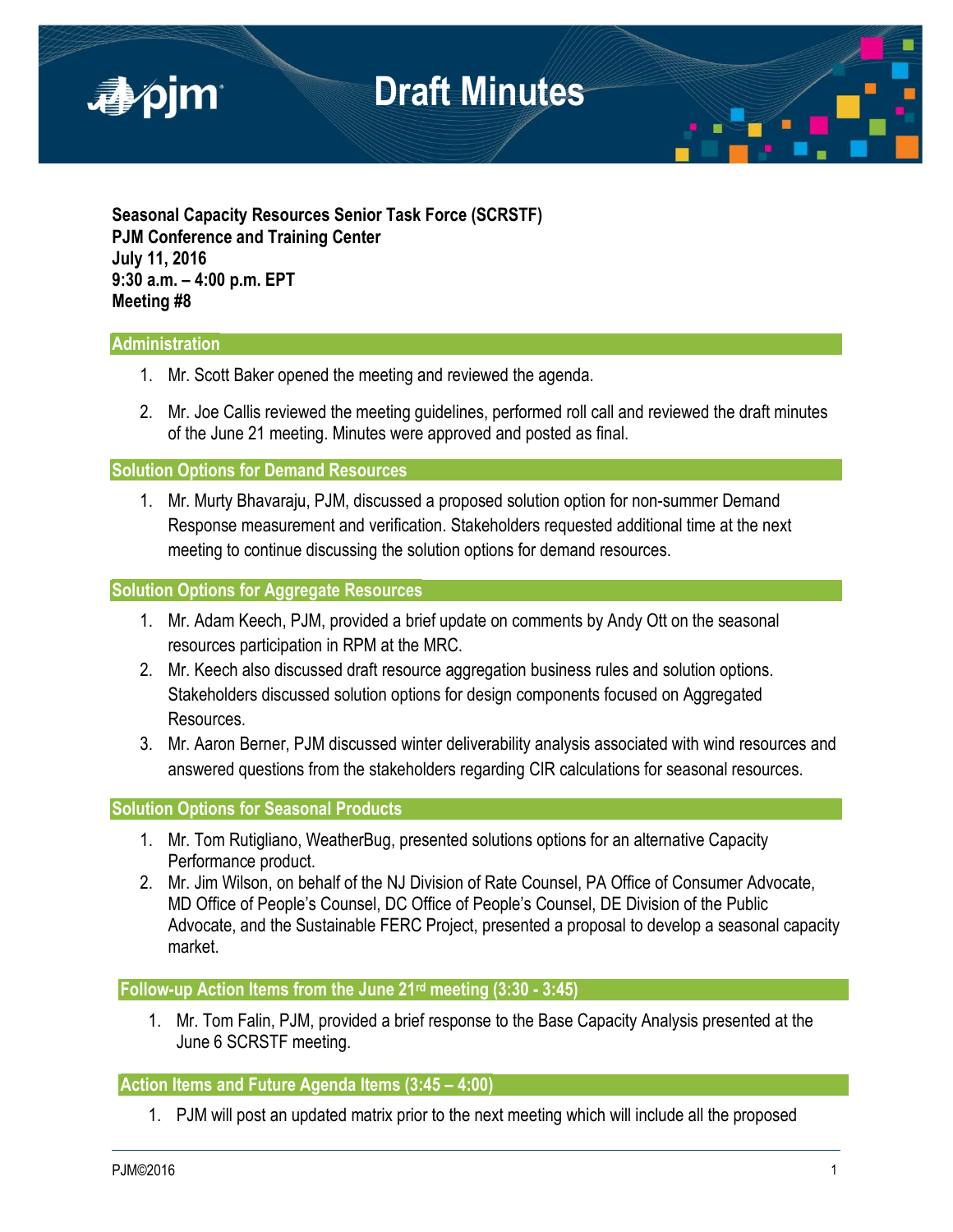

## solutions options presented in the meetings thus far in matrix form.

## **Future Meeting Dates**

| August 1, 2016     | $9:30$ a.m. $-4:00$ p.m. | PJM Conference & Training Center/ WebEx |
|--------------------|--------------------------|-----------------------------------------|
| August 12, 2016    | $9:30$ a.m. $-4:00$ p.m. | PJM Conference & Training Center/ WebEx |
| August 22, 2016    | 1:00 p.m. $-$ 4:30 p.m.  | PJM Conference & Training Center/ WebEx |
| September 8, 2016  | $9:30$ a.m. $-4:00$ p.m. | PJM Conference & Training Center/ WebEx |
| September 23, 2016 | $9:30$ a.m. $-4:00$ p.m. | PJM Conference & Training Center/ WebEx |
| October 14, 2016   | $9:30$ a.m. $-4:00$ p.m. | PJM Conference & Training Center/ WebEx |
| October 26, 2016   | $9:30$ a.m. $-4:00$ p.m. | PJM Conference & Training Center/ WebEx |
| November 16, 2016  | $9:30$ a.m. $-4:00$ p.m. | PJM Conference & Training Center/ WebEx |
| November 29, 2016  | $9:30$ a.m. $-4:00$ p.m. | PJM Conference & Training Center/ WebEx |
| December 19, 2016  | $9:30$ a.m. $-4:00$ p.m. | PJM Conference & Training Center/ WebEx |

#### Author: B. Keshavamurthy

## **In Attendance (In Person)**

| <b>Last Name</b> | <b>First Name</b> | Company                                 | Sector                    |
|------------------|-------------------|-----------------------------------------|---------------------------|
| Baker            | Scott             | PJM Interconnection, LLC                | Not Applicable            |
| Barker           | Jason             | Exelon Business Services Company, LLC   | <b>Transmission Owner</b> |
| <b>Bastian</b>   | Jeff              | PJM Interconnection, LLC                | Not Applicable            |
| Berner           | Aaron             | PJM Interconnection, LLC                | Not Applicable            |
| Bhavaraju        | Murty             | PJM Interconnection, LLC                | Not Applicable            |
| Borgatti         | Michael           | <b>Gabel and Associates</b>             | Not Applicable            |
| <b>Bruce</b>     | Susan             | McNees Wallace & Nurick LLC             | Not Applicable            |
| <b>Bruno</b>     | Patrick           | PJM Interconnection, LLC                | Not Applicable            |
| Callis           | Joe               | PJM Interconnection, LLC                | Not Applicable            |
| Campbell         | <b>Bruce</b>      | EnergyConnect, Inc.                     | Other Supplier            |
| Carmean          | Gregory           | OPSI                                    | Not Applicable            |
| Carroll          | Rebecca           | PJM Interconnection, LLC                | Not Applicable            |
| Chen             | Jennifer          | Natural Resources Defense Council       | Not Applicable            |
| Doremus          | Steven            | EnerNOC, Inc.                           | Other Supplier            |
| Fabiano          | Janell            | PJM Interconnection, LLC                | Not Applicable            |
| Falin            | Tom               | PJM Interconnection, LLC                | Not Applicable            |
| Fitch            | Neal              | NRG Power Marketing LLC                 | <b>Generation Owner</b>   |
| Greiner          | Gary              | PSEG Energy Resources and Trade LLC     | Other Supplier            |
| Griffiths        | Dan               | <b>Consumer Advocates of PJM States</b> | Not Applicable            |
| Guerry           | Katie             | EnerNOC, Inc.                           | Other Supplier            |
| Hendrzak         | Chantal           | PJM Interconnection, LLC                | Not Applicable            |
| Jacobs           | Mike              | <b>Xtreme Power</b>                     | Not Applicable            |
| Johnson          | Carl              | Customized Energy Solutions, Ltd.       | Not Applicable            |
| Kauffman         | <b>Brian</b>      | <b>NRG Curtailment Solutions</b>        | <b>Other Supplier</b>     |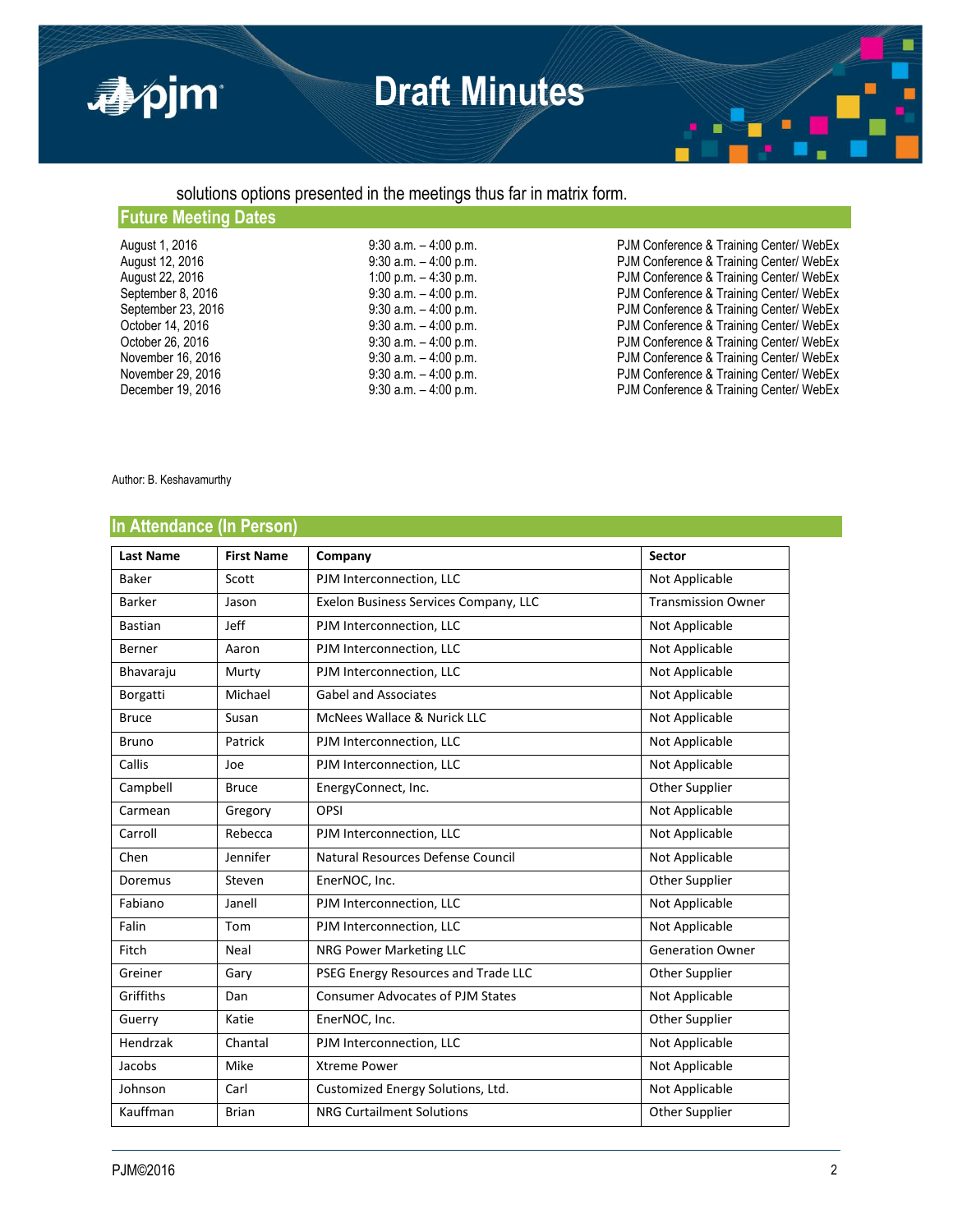

| Keech            | Adam     | PJM Interconnection, LLC                 | Not Applicable              |
|------------------|----------|------------------------------------------|-----------------------------|
| Kerecman         | Joe      | Calpine Energy Services, L.P.            | <b>Generation Owner</b>     |
| Keshavamurthy    | Bhavana  | PJM Interconnection, LLC                 | Not Applicable              |
| Kier             | Laura    | EnergyHub                                | Not Applicable              |
| Kilgallen        | Kevin    | Iberdrola                                | <b>Generation Owner</b>     |
| Levitt           | Andrew   | PJM Interconnection, LLC                 | Not Applicable              |
| Lieberman        | Steven   | Old Dominion Electric Cooperative        | <b>Electric Distributor</b> |
| Mabry            | David    | McNees Wallace & Nurick LLC              | Not Applicable              |
| O'Connell        | Robert   | Main Line Electricity Market Consultants | Not Applicable              |
| Pratzon          | David    | <b>GT Power Group</b>                    | Not Applicable              |
| Rocha Garrido    | Patricio | PJM Interconnection, LLC                 | Not Applicable              |
| Rutigliano       | Tom      | <b>Earth Networks</b>                    | Other Supplier              |
| Schreim          | Morris   | Maryland Public Service Commission       | Not Applicable              |
| Sechrist         | Erin     | PJM Interconnection, LLC                 | Not Applicable              |
| Thomson          | Heather  | Mid-Atlantic Renewable Energy            | Not Applicable              |
| <b>Tribulski</b> | Jennifer | PJM Interconnection, LLC                 | Not Applicable              |
| Whitehead        | Jeffrey  | Direct Energy Business Marketing, LLC    | Other Supplier              |
| Wilson           | James    | <b>Wilson Energy Economics</b>           | Not Applicable              |

## **In Attendance (WebEx / Teleconference)**

| <b>Last Name</b> | <b>First Name</b> | Company                                             | <b>Sector</b>             |
|------------------|-------------------|-----------------------------------------------------|---------------------------|
| Ainspan          | Malcolm           | Energy Curtailment Specialists, Inc.                | <b>Other Supplier</b>     |
| Barbeau          | Andrew            | The Accelerate Group                                | Not Applicable            |
| <b>Benchek</b>   | <b>Jim</b>        | FirstEnergy Solutions Corp.                         | <b>Transmission Owner</b> |
| Bloom            | David             | <b>Baltimore Gas and Electric Company</b>           | <b>Transmission Owner</b> |
| Boyle            | Glen              | PJM Interconnection, LLC                            | Not Applicable            |
| Brown            | Richard           | PJM Interconnection, LLC                            | Not Applicable            |
| <b>Brodbeck</b>  | John              | EDP Renewables North America, LLC                   | Other Supplier            |
| Carmean          | Gregory           | <b>OPSI</b>                                         | Not Applicable            |
| Chocarro         | Iker              | E.ON Climate & Renewables North America, LLC        | <b>Generation Owner</b>   |
| Cocco            | Michael           | ODEC                                                | Electric Distributor      |
| Collins          | Leonard           | State of Delaware                                   | Not Applicable            |
| Croop            | Danielle          | PJM Interconnection, LLC                            | Not Applicable            |
| Cummings         | <b>Bridgid</b>    | PJM Interconnection, LLC                            | Not Applicable            |
| D'Alessandris    | Lou               | FirstEnergy Solutions Corp.                         | <b>Transmission Owner</b> |
| davis            | connie            | City of Cleveland, DPU, Div of Cleveland Public Pwr | Electric Distributor      |
| DeLosa           | Joseph            | DE Public Service Commission                        | Not Applicable            |
| DeNavas          | Joseph            | Potomac Electric Power Company                      | Electric Distributor      |
| Domian           | Christin          | Mitsubishi Electric Power Products Inc.             | Not Applicable            |

۰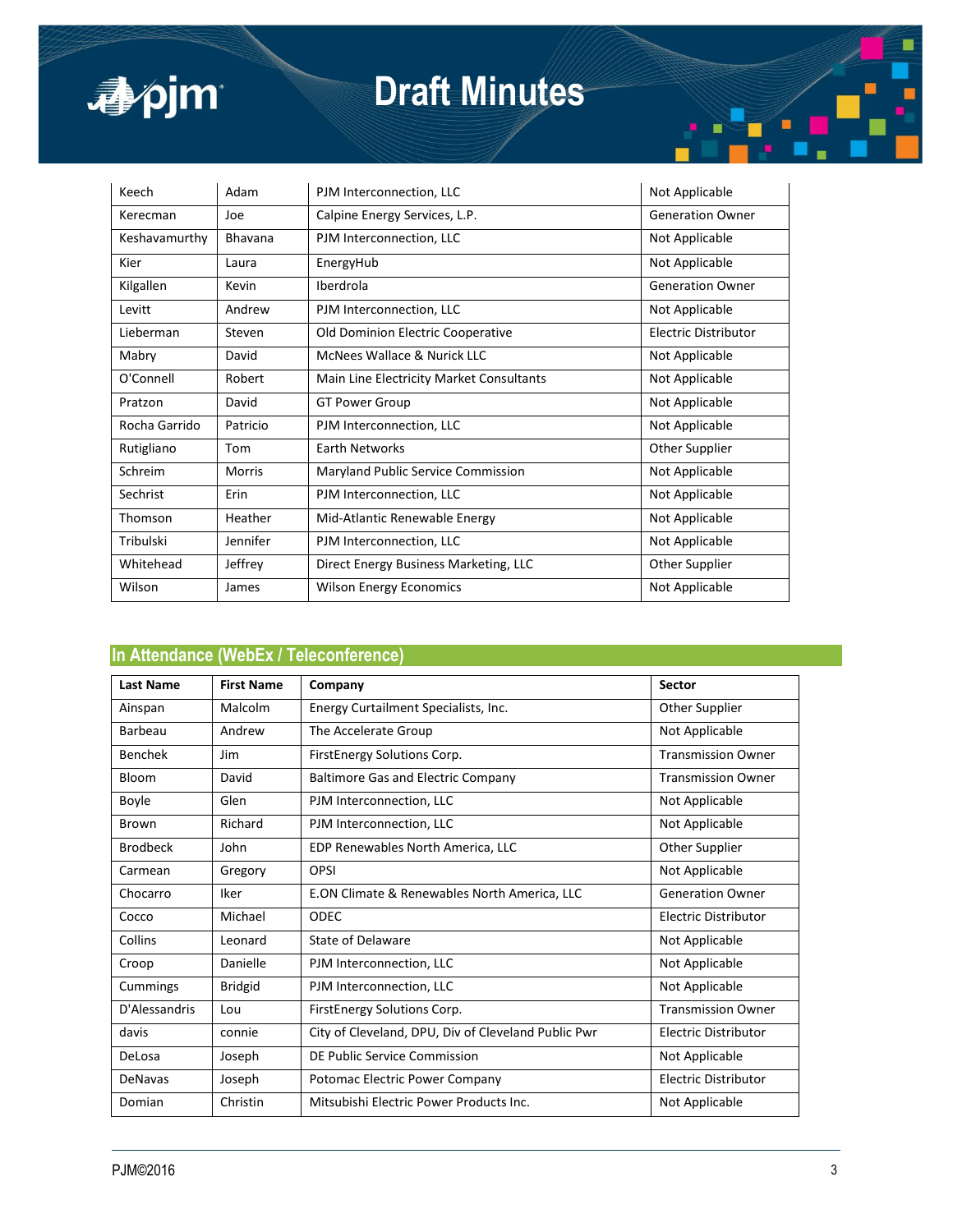

| Dugan       | Chuck        | East Kentucky Power Cooperative, Inc.        | <b>Transmission Owner</b> |
|-------------|--------------|----------------------------------------------|---------------------------|
| Endress     | Eric         | PJM Interconnection, LLC                     | Not Applicable            |
| Erbrick     | Michael      | Dhast Co                                     | Not Applicable            |
| Esposito    | Pati         | TransCanada Power Marketing Ltd.             | Other Supplier            |
| Evrard      | David        | Pennsylvania Office of the Consumer Advocate | Not Applicable            |
| Farber      | John         | DE Public Service Commission                 | Not Applicable            |
| Feierabend  | <b>Rick</b>  | Dominion Virginia Power                      | Not Applicable            |
| Feliks      | Kent         | <b>AEP</b>                                   | <b>Transmission Owner</b> |
| Filomena    | Guy          | Customized Energy Solutions, Ltd.            | Not Applicable            |
| Foladare    | Kenneth      | <b>IMG Midstream LLC</b>                     | <b>Generation Owner</b>   |
| Garnett     | Bryan        | Duke Energy Ohio, Inc.                       | <b>Transmission Owner</b> |
| Gebolys     | Debbie       | Public Utilities Commission of Ohio (The)    | Not Applicable            |
| Gledhill    | Andrew       | PJM Interconnection, LLC                     | Not Applicable            |
| Greening    | Michele      | Talen Energy Marketing, LLC                  | <b>Generation Owner</b>   |
| Horstmann   | John         | Dayton Power & Light Company (The)           | <b>Transmission Owner</b> |
| Horton      | Dana         | Appalachian Power Company                    | <b>Transmission Owner</b> |
| Hsia        | Eric         | PJM Interconnection, LLC                     | Not Applicable            |
| Hyzinski    | Tom          | Talen Energy Marketing, LLC                  | <b>Generation Owner</b>   |
| Jackson     | Michaela     | EDF Trading North America, LLC               | Other Supplier            |
| Jardot      | Gina         | <b>Essential Power Rock Springs, LLC</b>     | <b>Transmission Owner</b> |
| Kaczanowski | Marek        | <b>Baltimore Gas and Electric Company</b>    | <b>Transmission Owner</b> |
| Keefer      | <b>Brian</b> | Dominion Energy Marketing, Inc.              | <b>Generation Owner</b>   |
| Kelly       | Stephen      | Brookfield Energy Marketing LP               | Other Supplier            |
| Kolo        | Elta         | <b>GTM</b>                                   | Not Applicable            |
| Korad       | Akshay       | <b>MISO</b>                                  | Not Applicable            |
| Lacy        | Catharine    | Dominion Virginia Power                      | Not Applicable            |
| Langbein    | Pete         | PJM Interconnection, LLC                     | Not Applicable            |
| Lyser       | Shelly       | Rockland Electric Company                    | <b>Transmission Owner</b> |
| Marton      | David        | FirstEnergy Solutions Corp.                  | <b>Transmission Owner</b> |
| Marzewski   | Skyler       | Monitoring Analytics, LLC                    | Not Applicable            |
| Matheson    | Doug         | EnerNOC, Inc.                                | Other Supplier            |
| Matzen      | Jeff         | Dominion Retail, Inc.                        | Not Applicable            |
| McCaffree   | Matt         | Comverge Inc.                                | Not Applicable            |
| Midgley     | Sharon       | Exelon Business Services Company, LLC        | <b>Transmission Owner</b> |
| Miller      | John         | Commonwealth Edison Company                  | <b>Transmission Owner</b> |
| Norton      | Chris        | American Municipal Power, Inc.               | Electric Distributor      |
| Ondayko     | Brock        | Appalachain Power Company                    | <b>Transmission Owner</b> |
| Ozkan       | Deniz        | Atlantic Grid Operations A, LLC              | Other Supplier            |
| Peters      | James        | <b>ITC Holdings</b>                          | <b>Transmission Owner</b> |
| Powers      | Sean         | Linde Energy Services, Inc.                  | End User Customer         |

É ٤.

×